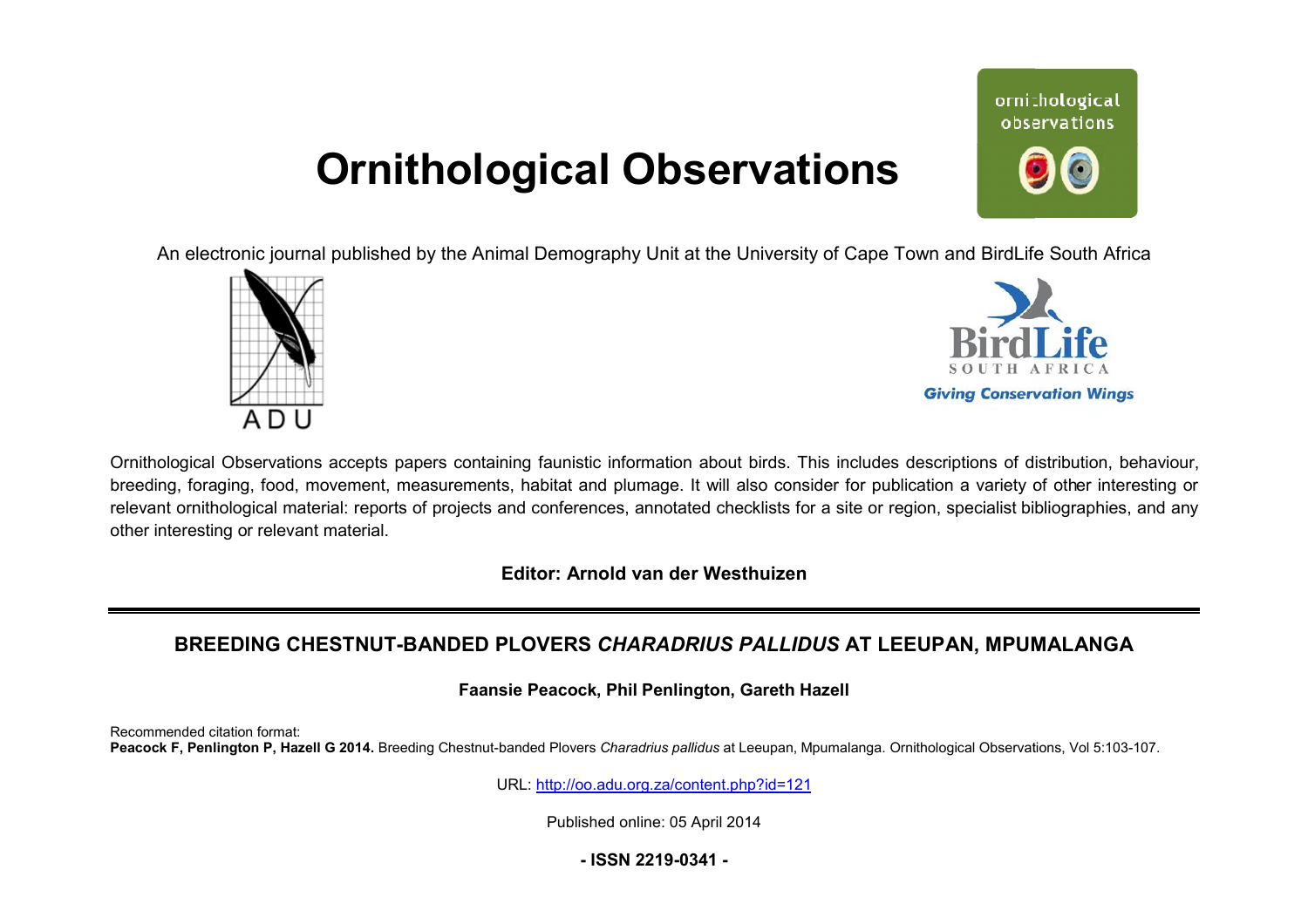

### **BREEDING CHESTNUT-BANDED PLOVERS BANDED***CHARADRIUS PALLIDUS* **AT LEEUPAN, MPUMALANGA**

*Faansie Peacock<sup>1</sup> \*, Phil Penlington<sup>2</sup> , Gareth Hazell 3* 

<sup>1</sup>Ornithology Department, Ditsong National Museum of Natural History (formerly Transvaal Museum), PO Box 413, Pretoria, 0001

<sup>2</sup>PO Box 1219, Wingate Park, Pretoria, 0153

<sup>3</sup>POBox 3726, The Reeds, 0158

\*Corresponding author: [faansie@ditsong.org.za](mailto:faansie@ditsong.org.za) faansie@ditsong.org.za.

The Chestnut-banded Plover *Charadrius pallidus*, is a localised and highly specialised wader with poorly understood movements. The species is classified as both globally and nationally **Near Threatened** (Underhill 2000, BirdLife International 2012). It is endemic to sub-Saharan Africa, where it occurs in a fragmented pattern in two discrete areas: the alkaline rift valley lakes of southern Kenya and northern Tanzania (subspecies *C. p. venustus*); and both coastal and inland waterbodies in southern Africa (nominate *C. p. pallidus* ). Simultaneous counts suggest that the world population numbers some 17,830 birds, of which 6,338 birds represent the smaller east African population, and 11,486 birds the larger southern African population (Simmons 2000, Simmons *et al.* 2007). It is mostly associated with the fringes of saline pans, both natural and modified, but occurs occasionally at coastal bays, estuarine mud flats, salt marshes and rarely freshwater habitats (Hockey and Douie 1995). ggest that the world population numborsich 6,338 birds represent the smaller e.<br>11,486 birds the larger southern Afric<br>1000, Simmons *et al.* 2007). It is moss of saline pans, both natural and modificiat coastal bays, estu

Within southern Africa, the Chestnut-banded Plover occurs patchily



a fragmented pattern in two<br>
lakes of southern Kenya and<br> *Africa*. The principal inland stronghold of the species is der<br> *entastus*); and both coastal and<br>
continue C. p. pallidus).<br>
Province (Barberspan, Bloembof), and Africa. The principal inland stronghold of the species is demarcated by the dotted line: western Free State (Bloemfontein, Welkom areas), North-West Province (Barberspan, Bloemhof), and Northern Cape (Kimberley area). Otherwise the Chestnut-banded Plover occurs in a highly fragmented and erratic fashion. Very few records have been documented in SABAP2 (red pentads), and the species has apparently not been relocated at many sites where it was found to occur during SABAP1 (grey Quarter Degree Square grid cells), especially in southern Gauteng. This is unlikely to be due to incomplete atlasing efforts as a large number of birders are active in the greater Gauteng region. Records from northern Kruger National Park and Swaziland are considered to represent vagrants (Table 1). Map adapted from SABAP2; *<http://sabap2.adu.org.za>*; downloaded 30 September 2013). Fig 1 - Distribution of the Chestnut-banded Plover in north-eastern South (Barberspan, Bloemhof), and Northern<br>the Chestnut-banded Plover occurs in<br>hion. Very few records have been docu<br>and the species has apparently not been<br>as found to occur during SABAP1 (grey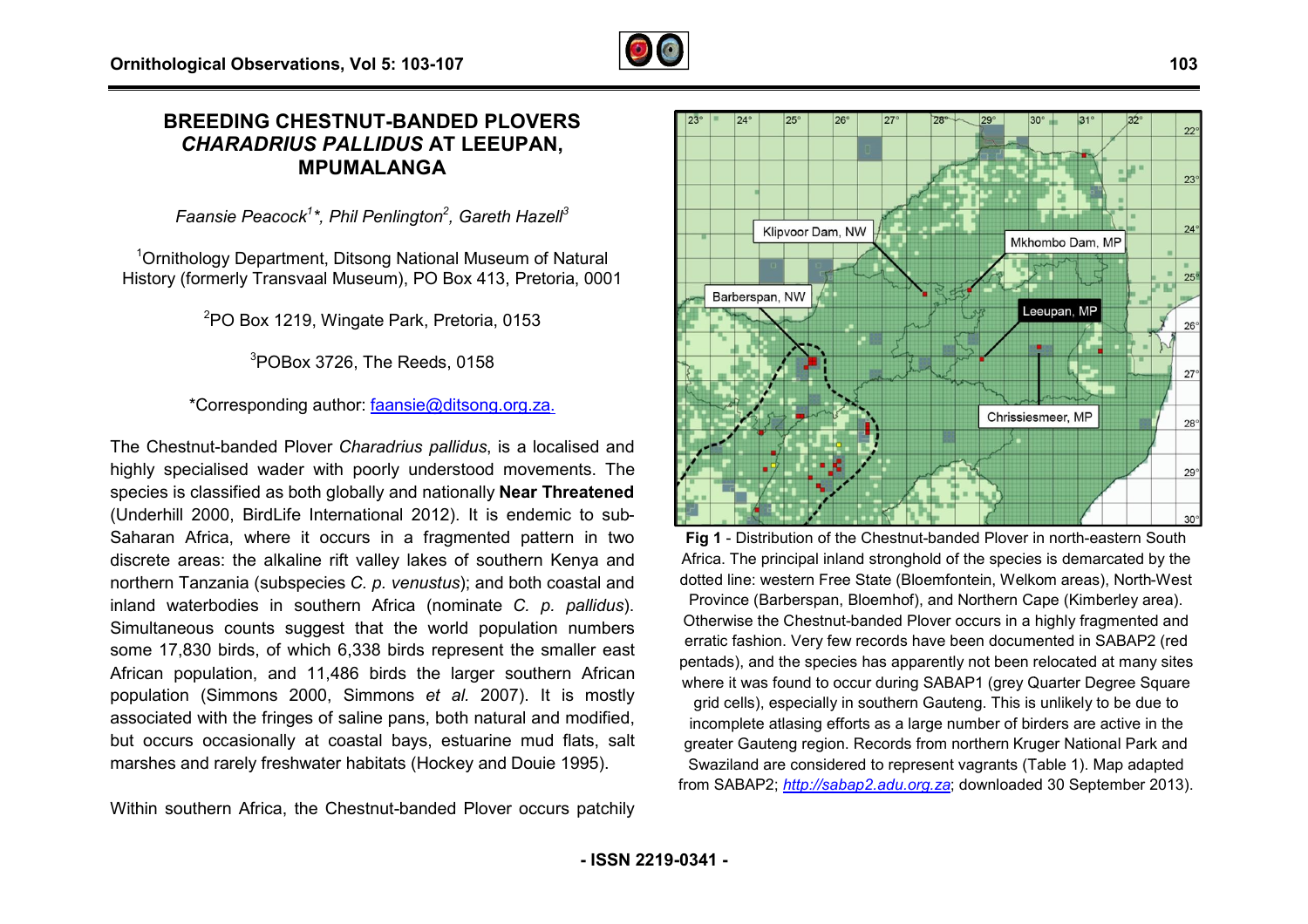

along the coast from south-western Angola into Namibia, and southwards to the west coast of South Africa (Tree 1997); it is uncommon further east, apart from important local populations around Cape Agulhas, Western Cape and the Swartkops River system at Port Elizabeth, Eastern Cape (Hockey and Douie 1995). It is considered a vagrant or casual wanderer to KwaZulu-Natal (Cyrus and Robson 1980). Small numbers occur in southern Mozambique, e.g. around large bays at Maputo, Inhambane and Beira (Clancey 1996, Parker 1999, 2005), where it is likely overlooked.

Movements of the species are poorly understood but are likely to be extensive given its ephemeral and localised habitat. While coastal birds are probably mostly resident (Turpie 2005), some Namibian populations apparently move inland to breed when pans are drying out in autumn and winter (Tree 1997). In the western Cape birds occur on commercial salt pans in summer but estuarine systems in winter (Hockey and Douie 1995). Even at relatively stable, controlled commercial salt pans, salinity levels and human activities may influence local occurrence. Occurrence at isolated inland sites is erratic, e.g. up to 34 birds occurred at Barberspan during 1968-1973, when they also bred successfully. However, none were recorded there during 1974-1983 (Tarboton *et al.* 1987). The species may nd Douie 1995). Even at relatively stable, controlled<br>pans, salinity levels and human activities may<br>occurrence. Occurrence at isolated inland sites is<br>34 birds occurred at Barberspan during 1968-1973,

Table 1. Selected recent records of Chestnut-banded Plovers from inland localities. Note: coordinates are only approximate.

| ng the coast from south-western Angola into Namibia, and<br>uthwards to the west coast of South Africa (Tree 1997); it is<br>common further east, apart from important local populations                                                                                                                                                                                                                                                                                                                                                   | occur at any waterbody where suitable habitat exists, and nomadic<br>wanderers are occasionally reported from unusual localities.<br>In the greater Gauteng region, the species is considered a very rare<br>transient visitor, especially north of approximately 26 degrees south.<br>Here its occurrence may be linked to dry periods when receding<br>water levels of pans and dams expose large areas of shoreline<br>(Tarboton et al. 1987). In the last three years, several birds have<br>been recorded from the Gauteng area (see Table 1); whether this is<br>because of short-term climatic cycles, long-term climate change, or |                                                   |                      |                    |
|--------------------------------------------------------------------------------------------------------------------------------------------------------------------------------------------------------------------------------------------------------------------------------------------------------------------------------------------------------------------------------------------------------------------------------------------------------------------------------------------------------------------------------------------|--------------------------------------------------------------------------------------------------------------------------------------------------------------------------------------------------------------------------------------------------------------------------------------------------------------------------------------------------------------------------------------------------------------------------------------------------------------------------------------------------------------------------------------------------------------------------------------------------------------------------------------------|---------------------------------------------------|----------------------|--------------------|
| ound Cape Agulhas, Western Cape and the Swartkops River<br>stem at Port Elizabeth, Eastern Cape (Hockey and Douie 1995). It<br>considered a vagrant or casual wanderer to KwaZulu-Natal (Cyrus<br>d Robson 1980). Small numbers occur in southern Mozambique,<br>. around large bays at Maputo, Inhambane and Beira (Clancey<br>96, Parker 1999, 2005), where it is likely overlooked.                                                                                                                                                     |                                                                                                                                                                                                                                                                                                                                                                                                                                                                                                                                                                                                                                            |                                                   |                      |                    |
| and, the species occurs principally at two large saline pan systems<br>der appropriate conditions, namely Etosha Pan in Namibia, and<br>Makgadikgadi Pans in Botswana. In inland South Africa (see<br>1), Chestnut-banded Plovers occur sporadically at scattered<br>alities in the central panveld: in particular, important local<br>pulations occur on the natural and modified saline pan systems<br>ound Bloemfontein and towards Welkom in the Free State, south of<br>nberley in the Northern Cape, and at Barberspan in the North- | increased observer awareness is unknown. Concurrently, several<br>records of White-fronted Plover C. marginatus, another mostly<br>coastal species seldom recorded from the region, were reported,<br>sometimes at the same site as Chestnut-banded Plovers (N. Perrins,<br>pers. comm.).<br>Table 1. Selected recent records of Chestnut-banded Plovers from inland<br>localities. Note: coordinates are only approximate.                                                                                                                                                                                                                |                                                   |                      |                    |
| est Province (SABAP 2; http://sabap2.adu.org.za).                                                                                                                                                                                                                                                                                                                                                                                                                                                                                          | <b>Date</b>                                                                                                                                                                                                                                                                                                                                                                                                                                                                                                                                                                                                                                | Location                                          | Number/Age           | <b>Coordinates</b> |
| vements of the species are poorly understood but are likely to be                                                                                                                                                                                                                                                                                                                                                                                                                                                                          | Nov 2010                                                                                                                                                                                                                                                                                                                                                                                                                                                                                                                                                                                                                                   | Makwadzi Pan, Pafuri,<br>Kruger National Park     | 1 juvenile           | S22°20'<br>E31°06' |
| ensive given its ephemeral and localised habitat. While coastal                                                                                                                                                                                                                                                                                                                                                                                                                                                                            | Nov 2011                                                                                                                                                                                                                                                                                                                                                                                                                                                                                                                                                                                                                                   | Klipvoor Dam, Borakalalo                          |                      | S25°10'            |
| ds are probably mostly resident (Turpie 2005), some Namibian                                                                                                                                                                                                                                                                                                                                                                                                                                                                               |                                                                                                                                                                                                                                                                                                                                                                                                                                                                                                                                                                                                                                            | National Park, North-West                         | 1 juvenile           | E27°51'            |
| pulations apparently move inland to breed when pans are drying<br>t in autumn and winter (Tree 1997). In the western Cape birds                                                                                                                                                                                                                                                                                                                                                                                                            | Nov 2012                                                                                                                                                                                                                                                                                                                                                                                                                                                                                                                                                                                                                                   | Mkhombo (Rhenosterkop)<br>Dam, Mpumalanga         | 1 juvenile, 2 adults | S25°08'<br>E28°49' |
| cur on commercial salt pans in summer but estuarine systems in<br>iter (Hockey and Douie 1995). Even at relatively stable, controlled                                                                                                                                                                                                                                                                                                                                                                                                      | Nov 2012                                                                                                                                                                                                                                                                                                                                                                                                                                                                                                                                                                                                                                   | Kgomo-Kgomo, Pienaars<br>River, Limpopo           | 1 juvenile           | S25°09'<br>E28°04' |
| mmercial salt pans, salinity levels and human activities may<br>uence local occurrence. Occurrence at isolated inland sites is                                                                                                                                                                                                                                                                                                                                                                                                             | Nov 2012                                                                                                                                                                                                                                                                                                                                                                                                                                                                                                                                                                                                                                   | Nibela Peninsula, Lake St<br>Lucia, KwaZulu-Natal | 4, ages unspecified  | S27°52'<br>E32°25' |
| atic, e.g. up to 34 birds occurred at Barberspan during 1968-1973,<br>en they also bred successfully. However, none were recorded                                                                                                                                                                                                                                                                                                                                                                                                          | Jun 2013                                                                                                                                                                                                                                                                                                                                                                                                                                                                                                                                                                                                                                   | Mkhombo (Rhenosterkop)<br>Dam, Mpumalanga         | 1 adult              | S25°08'<br>E28°49' |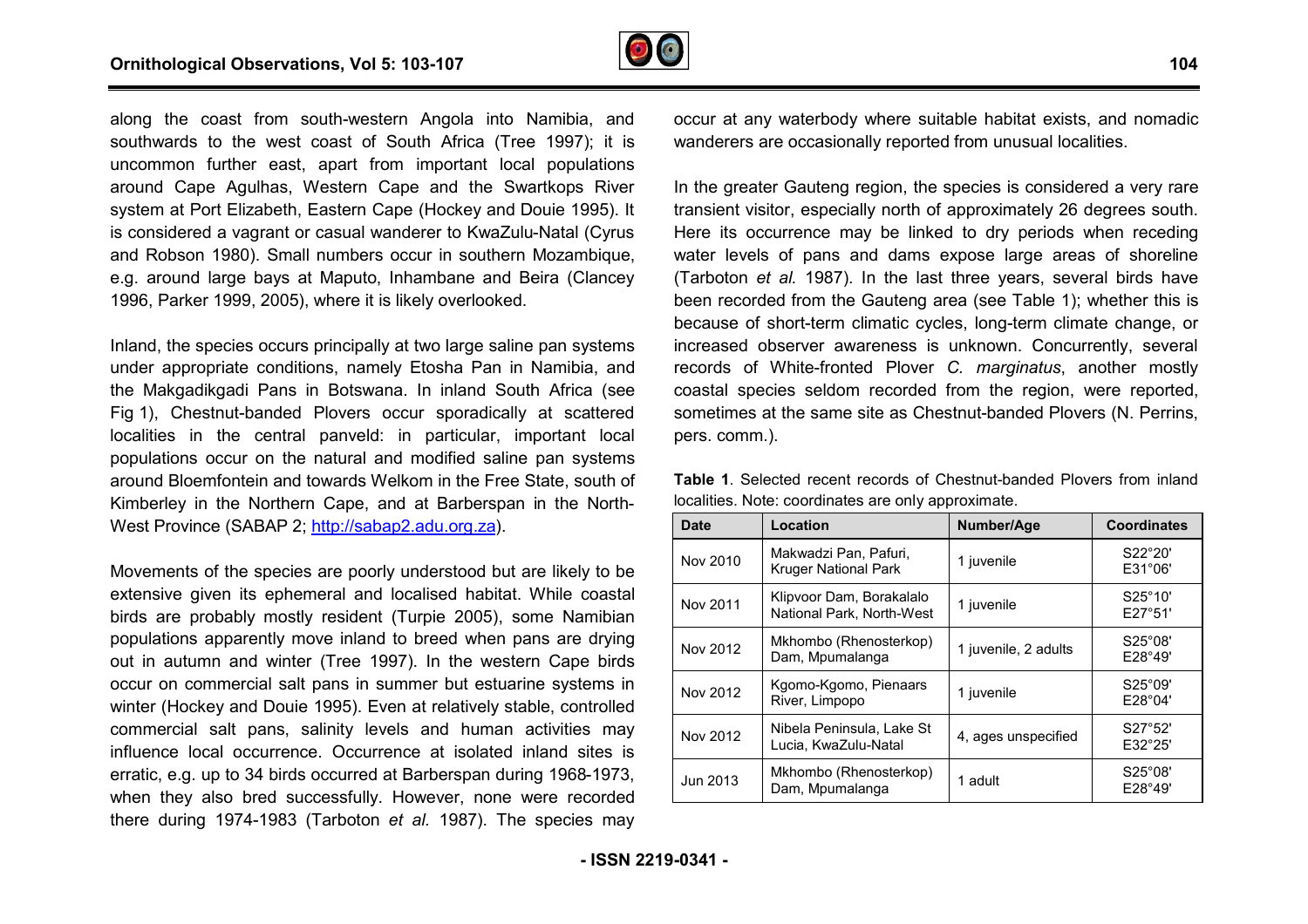

| Sep 2013    | Leeupan, near Secunda,<br>Mpumalanga | 2 adults (breeding) | S26°33'<br>E29°00'         |
|-------------|--------------------------------------|---------------------|----------------------------|
| Unspecified | Chrissiesmeer area.<br>Mpumalanga    | Unspecified         | S26°18'<br>$F30^\circ 13'$ |

On 21 September 2013 at around 10:20, Phil Penlington and Gareth Hazell observed a male Chestnut-banded Plover in full breeding Hazell observed a male Chestnut-banded Plover in full breeding<br>plumage along the eastern shoreline of Leeupan (S26°33.457' E29° 00.126'), a large Highveld pan situated 22 km south-east of Leandra and 20 km south-west of Secunda in western Mpumalanga. At around 10:56 a female Chestnut-banded Plover appeared and began foraging along the shoreline, while the male flew some 50 m inland, away from the shore. Although PP and GH initially lost sight of the male, it was eventually spotted sitting on the ground about 40 50 m from the shoreline. Upon approaching the area, the male got up and ran about 5 m away, exposing its rudimentary nest containing two eggs in a shallow scrape in the ground, surrounded by dried mud clods and a small succulent plant partially screening the eggs. west of Secunda in western Mpumalanga.<br>
Phestnut-banded Plover appeared and<br>
shoreline, while the male flew some 50 m<br>
re. Although PP and GH initially lost sight<br>
ally spotted sitting on the ground about 40-

PP and GH stationed their vehicle approximately 5-10 10 m away and waited for the male to return, which he did after doing a full circle of the vehicle. The male was very skittish and flew back to the shoreline after a short while, without covering the eggs. Both the male and female were subsequently seen feeding a few metres apart on the shoreline. The female then bathed and flew to the nest again to resume incubation—possibly an example of belly wetting performed by relieving birds to cool eggs (Urban *et al.* 1986, Tarboton 2011). d their vehicle approximately 5-10 m away and<br>
o return, which he did after doing a full circle of<br>
e was very skittish and flew back to the shoreline<br>
without covering the eggs. Both the male and<br>
uently seen feeding a fe

To our knowledge, breeding has not been recorded in the region in recent years, although Tarboton et al. (1987) mentions eggs and young from Barberspan (1955, 1970) and near Lake Chrissie (1986).



consisted of little more than a shallow scrape between drying mud flakes, adjacent to a small succulent plant, and was situated approximately 40 50 m from the shoreline. banded Plover incubating/shading eggs. The nes<br>than a shallow scrape between drying mud flakes<br>cculent plant, and was situated approximately 40-

In the latter cases, egg-laying occurred in April (1), July (1), August<br>(3) and September (1). The incubation period is not recorded, but in<br>related species is approximately 25-29 days. The fledgling period of (3) and September (1). The incubation period is not recorded, but in related species is approximately 25-29 days. The fledgling period of Chestnut-banded Plover is estimated at 28-33 days (Urban et al. 1986). As several recent November sight records from the greater Gauteng region were of juveniles, such birds could thus conceivably have hatched at inland localities towards the end of winter.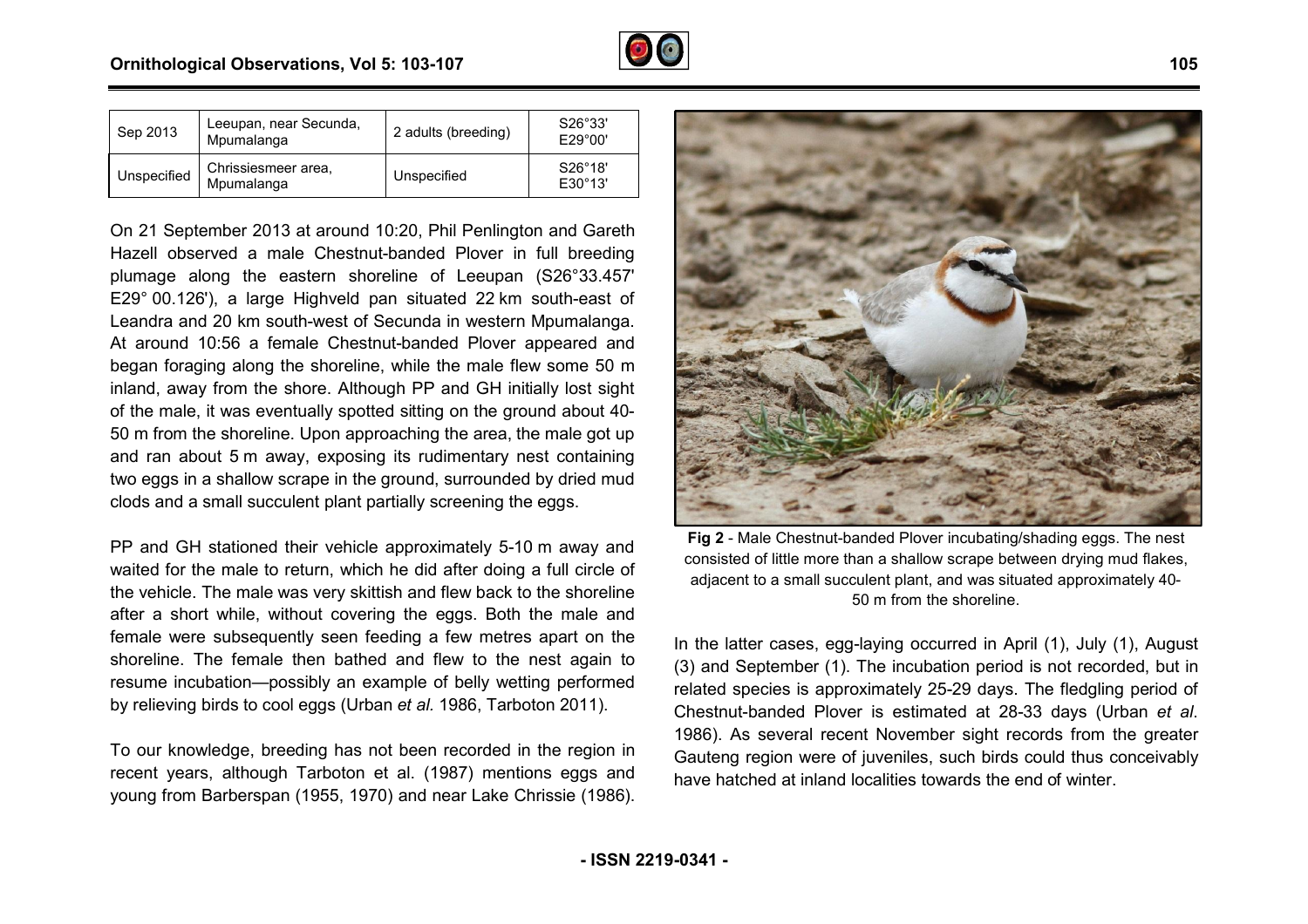

Leeupan has a surface area of ca 560 ha when fully inundated, with a shoreline length of ca. 12.7 km. However, Chestnut-banded Plovers are only likely to occur at the site during dry periods when water levels recede to expose large areas along the eastern and southern shores. We estimate that Leeupan may support 2 2-6 birds (range 0-15), depending on flood levels and salinity.

Underhill (2000) suggested that an inventory of breeding sites of the Chestnut-banded Plover should be compiled and key sites protected. Although Leeupan probably does not regularly hold significant numbers of this species, our observations prove that breeding does occasionally occur at some of the many pans and dams in the greater Gauteng region. Dedicated searches during late winter and spring are likely to produce additional nests at various localities, and cumulatively such sites may be important breeding refuges for the species. Unfortunately, in the case of Leeupan, the site does not enjoy any formal protection and is a popular angling destination. The position of the nest is extremely vulnerable and could put it in danger of being inadvertently destroyed by birders' or fishermen's vehicles. banded Plover should be compile<br>Leeupan probably does not<br>of this species, our observations<br>ally occur at some of the man-<br>auteng region. Dedicated search<br>alikely to produce additional nest<br>ely such sites may be important

The conservation of pans and other inland waterbodies in the greater Gauteng region is also important for a number of other threatened birds, such as the Greater Flamingo *Phoenicopterus r ruber*, Lesser Flamingo *Phoeniconaias minor*, Corncrake *Crex crex*, Black Black-winged Pratincole *Glareola nordmanni*, Caspian Tern *Hydroprogne caspia* and African Grass Owl *Tyto capensis*.

#### **-oo0oo-**

#### **Acknowledgements**

Nial Perrins first reported the presence of these birds at Leeupan. We urge other birders to likewise report sightings – and especially



grey markings overlaid by blackish brown 'scribbles'.

breeding records – of Chestnut-banded Plovers at inland localities.

#### **References**

Fig 3 - Female at the nest. The two eggs were pale greyish white, with pale<br>es in the greater<br>of grey markings overlaid by blackish brown 'scribbles'.<br>there threatened<br>*s ruber*, Lesser<br>**References**<br>**References**<br>**Reference BirdLife International. 2012.** *Charadrius pallidus* . IUCN 2012. IUCN Red List of Threatened Species. Version 2012.2. URL: [www.iucnredlist.org;](http://www.iucnredlist.org;) date accessed: 2013-09-30.

<u>www.iucnredlist.org;</u> date accessed: 2013-09-30.<br>**Clancey PA 1996.** The birds of southern Mozambique. African Bird Book Publishing, Westville, South Africa.